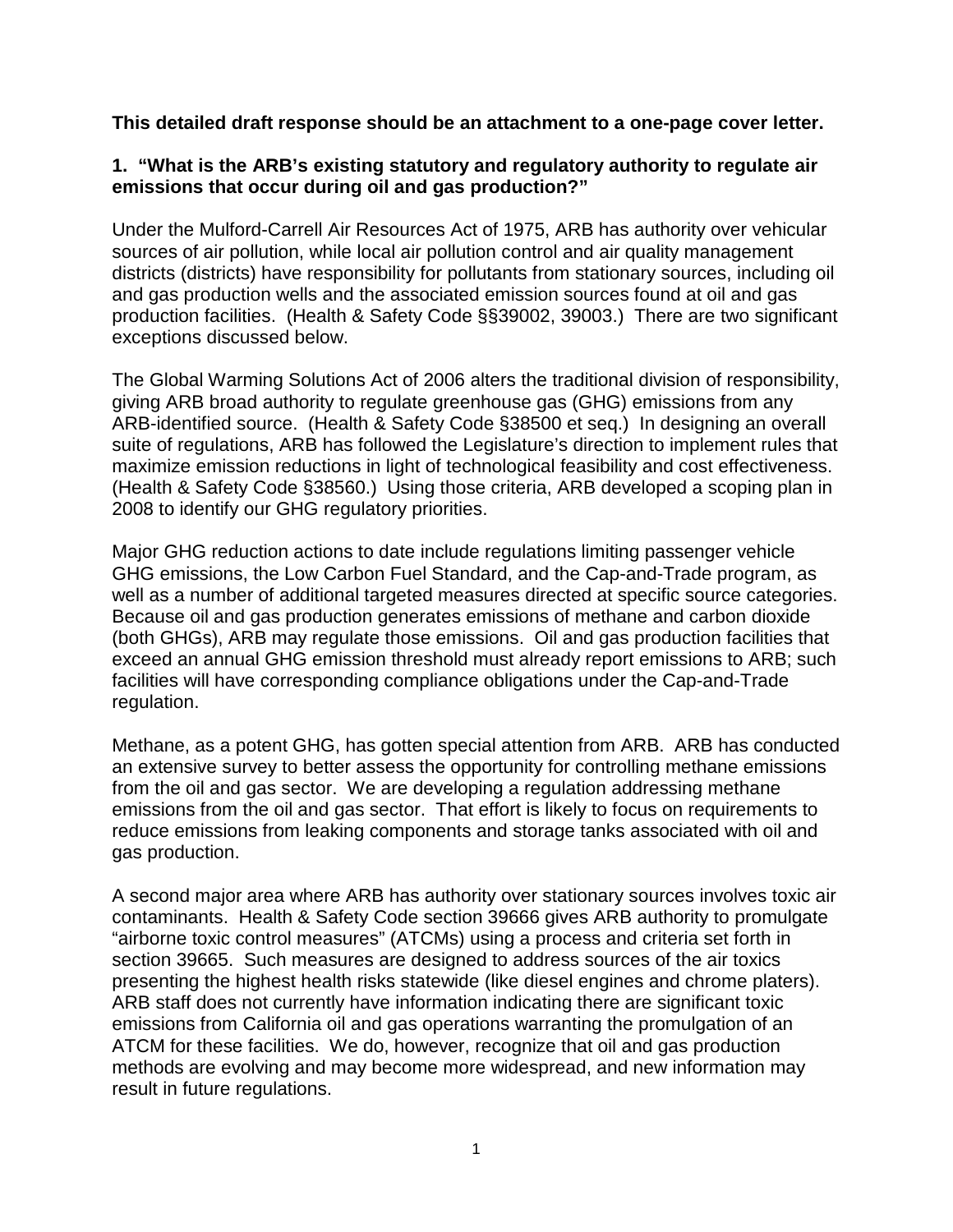Districts also play a significant role in regulating air toxic emissions. In those cases where ARB has promulgated an ATCM for a class of stationary sources, districts are required under State law to adopt and enforce the ATCM or an equal or more stringent measure. *See* [http://www.arb.ca.gov/toxics/atcm/atcm.htm.](http://www.arb.ca.gov/toxics/atcm/atcm.htm) And where ARB has not promulgated an ATCM for a class of stationary sources, districts have authority under State law to promulgate their own airborne toxic control measures.

#### **2. "Can you explain how the ARB and local air districts share authority over hydraulic fracturing emissions, including:**

- **emissions during transport of hydraulic fracturing fluids to oil and gas fields?**
- **emissions of volatile components from hydraulic fracturing fluids or naturallyoccurring hydrocarbons during the hydraulic fracturing process at the wellhead (including fugitive emissions), subsequent production of the well, and wastewater disposal?"**

After constructed, well sites in California are not open holes in the ground from which large, uncontrolled volumes of pollutants are released into the air. Instead, California well sites are designed to be operated normally as closed systems, with vapors and other fluids from the wells being directed through a series of pipes, valves, and flanges into storage tanks, compressors, processors, and other equipment. To the extent such pipes, valves, flanges, and other equipment leak or otherwise emit volatile organic compounds (VOCs) to the air, the districts have clear authority to regulate such air emissions from well sites and the oil and gas production facilities that operate those wells.

In ozone nonattainment areas, a number of air districts have acted to control VOCs that contribute to the formation of ozone from these oil and gas facilities. Rather than focusing on a particular activity (like hydraulic fracturing), the district regulations apply to specific equipment types at those facilities.

Examples of district regulations that apply to various aspects of oil and gas operations include South Coast Air Quality Management District (SCAQMD) Rules 463 [organic liquid storage], 464 [wastewater separators], 1148.1 [oil and gas production wells], 1173 [control of volatile organic compound leaks and releases from components at petroleum facilities and chemical plants]; and San Joaquin Valley Air Pollution Control District (SJVAPCD) Rules 4402 [crude oil production sumps], 4409 [components at light crude oil production facilities, natural gas production facilities, and natural gas processing facilities], 4623 [storage of organic liquids], and 4625 [wastewater separators]. Together, these rules control emissions of the VOCs that would otherwise be unregulated from these sources.

Regardless of whether a well site is hydraulically fractured or not, the gases and fluids that come out of the wells are routed through a closed and interconnected piping and processing system, and fugitive or intentional (e.g., emergency) releases of such gases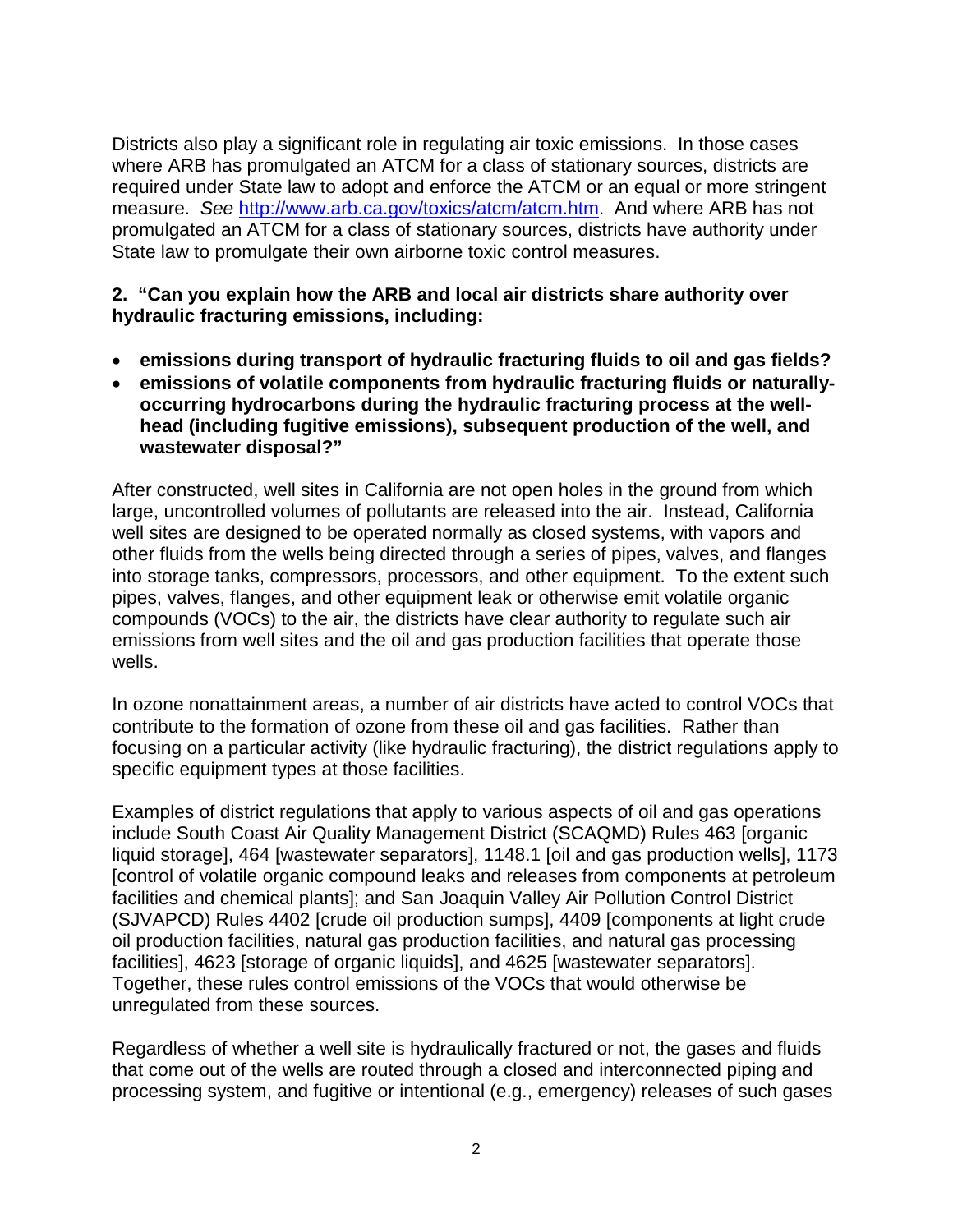from that system are regulated pursuant to the applicable district regulation(s) designed to control VOC emissions. While methane does not fall within the definition of VOC (because it is not highly reactive in terms of ozone formation), the air districts' VOC regulations also control methane – again, a potent GHG – as a co-benefit. For example, district rules typically require control devices to capture or combust vapors, which would otherwise escape from petroleum storage tanks. In the process of controlling those vapors, the devices control the gaseous release of both VOCs and methane. We defer to the air districts for more information on concurrent control of VOCs and methane because the air districts are better situated to describe the reach of their regulations. Some of the same co-benefits from VOC controls may also result from the U.S. Environmental Protection Agency's (U.S. EPA) 2012 regulations of oil and gas production.

Because "produced water" from an oil and gas well site contains dissolved gases, including methane, enclosing such fluids could also reduce emissions. Again, this is a matter of local district regulations, which vary.

We are not aware that the transportation of hydraulic fracturing fluids is a significant source of air pollutants, including GHGs. ARB does set standards for the truck engines and increasingly requires diesel soot filters, but those standards are not specific to this particular cargo.

### **3. "Are emissions and potential emissions from hydraulic fracturing and related operations continuously regulated during the hydraulic fracturing lifecycle? If not, please describe statutory and regulatory gaps in authority."**

The lifecycle of air emissions involved in oil and gas operations, including any emissions that may result from hydraulic fracturing, involves elements from both mobile and stationary sources. As noted above, the emissions from stationary sources (i.e., the oil and gas operation facility itself, including the wells) are subject to local air district regulations for VOCs and toxics as provided under State law, and will be subject to upcoming ARB regulations for GHGs. With regard to the criteria and toxic pollutants from mobile and non-stationary sources operating at oil and gas facilities (e.g., nitrogen oxides (NOx) and toxics from diesel trucks and portable equipment), ARB has a suite of control measures designed to reduce those emissions. ARB shares with the districts a collaborative regulatory program over the control and registration of portable equipment (Portable Equipment Registration Program, or PERP).

To the extent there are gaps, they include the exemption of methane in most districts' regulations requiring VOC reductions, which were developed to address ozone formation (not GHG). We will be considering the most appropriate ways to address this with the districts and through our upcoming rulemaking on upstream oil and gas operations. Moreover, submittal of information relating to the composition of the fluids used in hydraulic fracturing operations would be important for identifying potential impacts to GHG and toxic air contaminant emissions from oil and gas operations. For